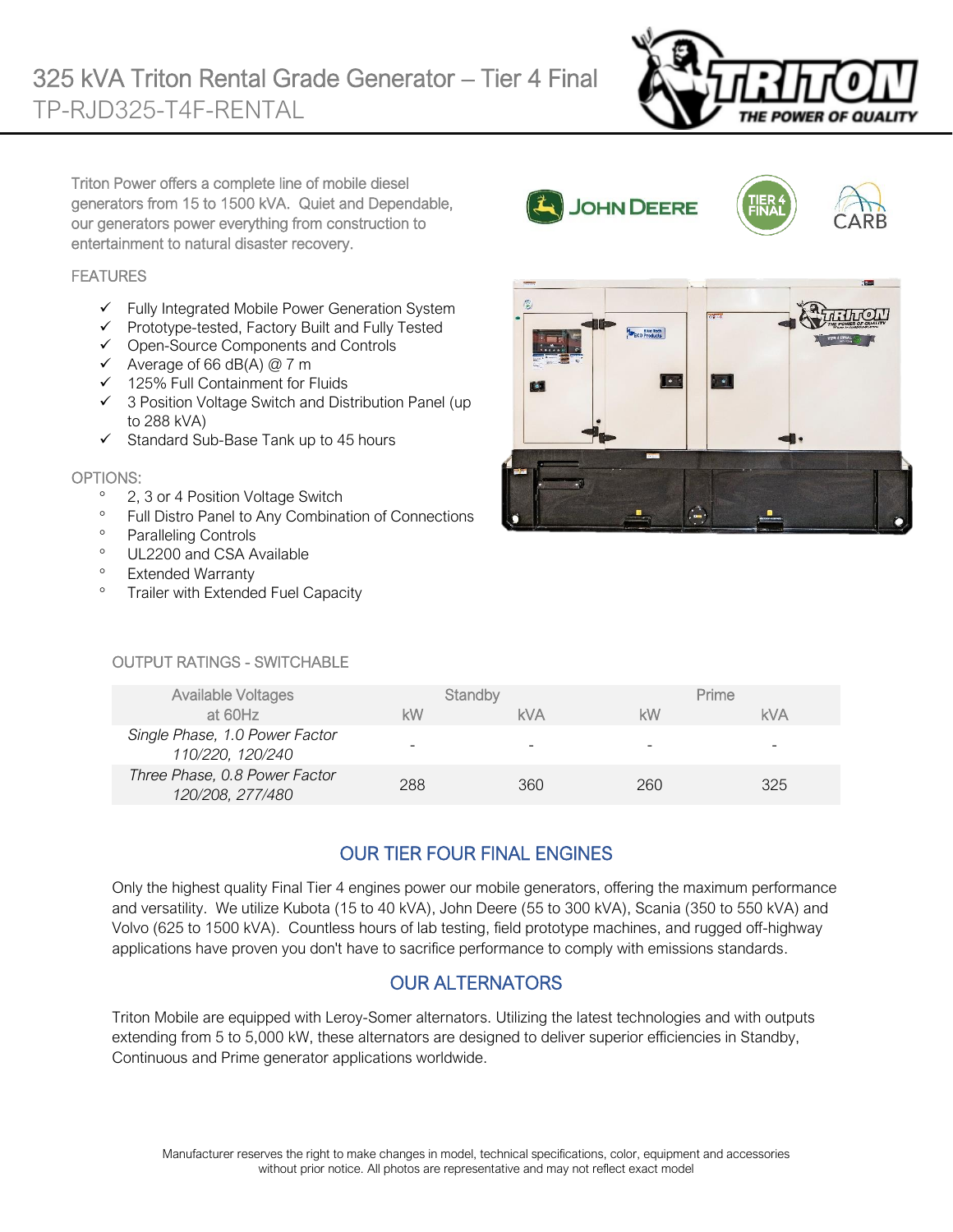

#### ENGINE INFORMATION

| <b>Engine Make</b>               | <b>John Deere</b>      |
|----------------------------------|------------------------|
| Model                            | 6090CG550              |
| <b>Tier Rating</b>               | Tier 4 Final           |
| Engine Speed (RPM)               | 1800                   |
| Engine Power Output at rated RPM | 304 kWm / 407 HP       |
| Cooling                          | <b>Radiator Cooled</b> |
| Aspiration                       | Turbocharged           |
| Total Displacement (Liter)       | 9                      |
| No. of Cylinders and Build       | 6, in line             |
| <b>Bore and Stroke</b>           | 118.4 x 136            |
| <b>Compression Ratio</b>         | 16.0:1                 |
| Governor                         | Electronic             |
| Fuel Consumption (L/hr)          |                        |
| <b>Full Load</b>                 | 63.1                   |
| 75% Load                         | 47.5                   |
| 50% Load                         | 31.6                   |
| Oil Capacity (Liter)             | 36                     |
| Coolant Capacity (Liter)         | 30                     |

## ABOUT THE ENGINE

You can count on John Deere PowerTech™ generator drive engines to start in the morning, operate efficiently all day, and work reliably for many years. But pure product performance isn't the strongest thing about working with John Deere. It's the confidence of having the John Deere integration and support network at your side every step of the way. John Deere generator drive engines are ready when and where you need them. They provide fast response for standby situations and exceptional load recovery for prime usage in a wide variety of applications.

#### ALTERNATOR INFORMATION

| Manufacturer                          | Leroy Somer                                                     |
|---------------------------------------|-----------------------------------------------------------------|
| Design                                | Brushless single bearing, revolving field                       |
| Stator                                | 2/3 pitch                                                       |
| Rotor                                 | Single bearing, flexible disc                                   |
| <b>Insulation System</b>              | Class H                                                         |
| <b>Standard Temperature Rise</b>      | 125 -163°C Continuous                                           |
| Exciter Type                          | <b>Self Excited</b>                                             |
| <b>Phase Rotation</b>                 | A(U), B(V), C(W)                                                |
| <b>Alternator Cooling</b>             | Direct drive centrifugal blower fan                             |
| AC Waveform Total Harmonic Distortion | No load < $1.5\%$ . Non distorting balanced linear load < $5\%$ |
| Telephone Influence Factor (TIF)      | <50 per NEMA MG1-22.43                                          |
| Telephone Harmonic Factor (THF)       | $<$ 2%                                                          |
|                                       |                                                                 |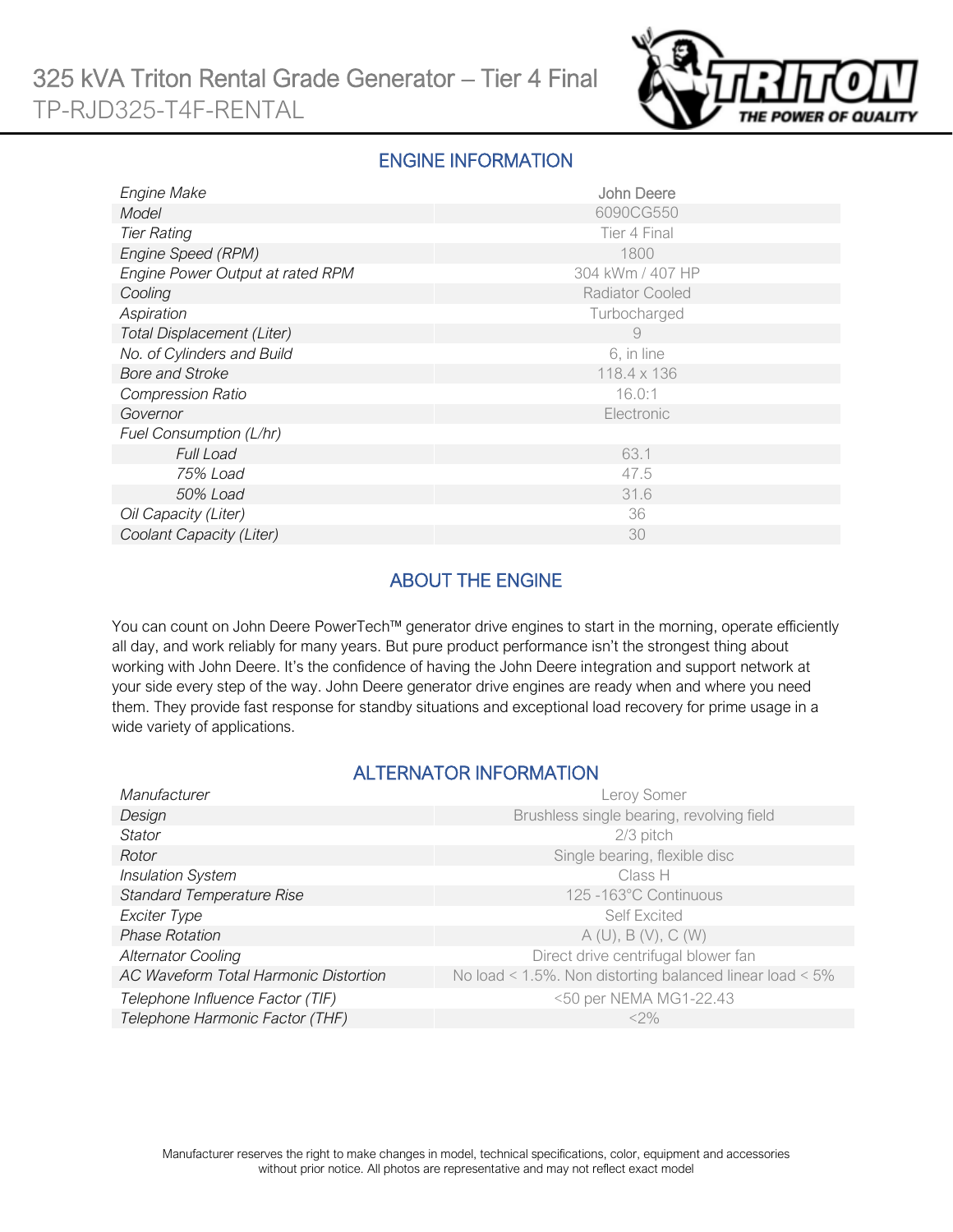# 325 kVA Triton Rental Grade Generator – Tier 4 Final TP-RJD325-T4F-RENTAL



## STANDARD ITEMS

- Engine System:
	- o Oil Drain Pump
	- o Tier 4 Final Certification
	- o Electronic Governor
	- o Full Fluid Containment
- Fuel System
	- o Fuel Valve for External Tank
	- o Primary Fuel Filter
	- o Fuel Capacity: XXX liters
	- o Flexible Fuel Lines
- **Electrical System** 
	- o 3 Position Voltage Switch (Standard up to 288 kVA)
	- o Side Mounted Control Panel
	- o Unit Mounted Mainline Circuit Breaker
	- o Battery Switch
	- o Distribution Panel with Cam-Locks
- ✓ Cooling System
	- o 45º C Ambient Temperature Rating
	- o 50/50 Ethylene glycol antifreeze
	- o Radiator Drain Extension
- Generator Set
	- o Mounted on Heavy Duty Steel Base
	- o Full Factory Load Bank Testing
	- o Sub-Base Lifting Points
	- o Forklift Pockets for Easy Transport
- **Alternator** 
	- o 12 Lead Leroy-Somer Alternator
- ✓ Enclosure
	- o Stainless Steel Hinges and Locks
	- o Ultra-Quiet Enclosure
	- o Powder Coated Finish
	- o Easy Access to All Service Points
	- o Fully Sound Attenuated
	- o Advanced Water and Dust Proofing

# OPTIONAL ITEMS

- Engine System:
	- o Upgraded Exhaust Silencers (Hospital, Residential, Critical)
	- o Heavy Duty Air filters
	- o Oil Heater
	- o Block Heater (Circulating, up to 5000 Watt)
- Fuel System
	- o Fuel Cooling System
	- o Extended Fuel Tank
- Electrical System
	- o 2 or 3 Position Voltage Switch available for over 288 kVA
	- o Battery Charger (Standard and Float Type)
	- o Additional Circuit Breakers
	- o Shunt Trips
	- o Electrically Controlled Breakers
	- o Paralleling Systems
	- o Electrical Connections (Cam-Locks, Refer Plugs, Distro Panel, and more)
- Cooling System
	- o Upgraded Radiator Systems
	- o Marine Grade Radiator
- Generator Set
	- o Seismic Isolators
	- o Remote Mounted Control System
- <sup>o</sup> Enclosure
	- o Aluminum Enclosure
	- o Ultra-Quiet Enclosure
	- o 20 and 40' Container Packages
	- o Custom Paint Colors
- **Alternator** 
	- o Marinization (2-3 times dipped)
	- o Permanent Magnetic Generator
- Trailer
	- o Standard Trailer
	- o Trailer with Extended Fuel Tank
	- o Rhino Coating
- Additional Options
	- o Please inquire, Triton can assist in engineering nearly any option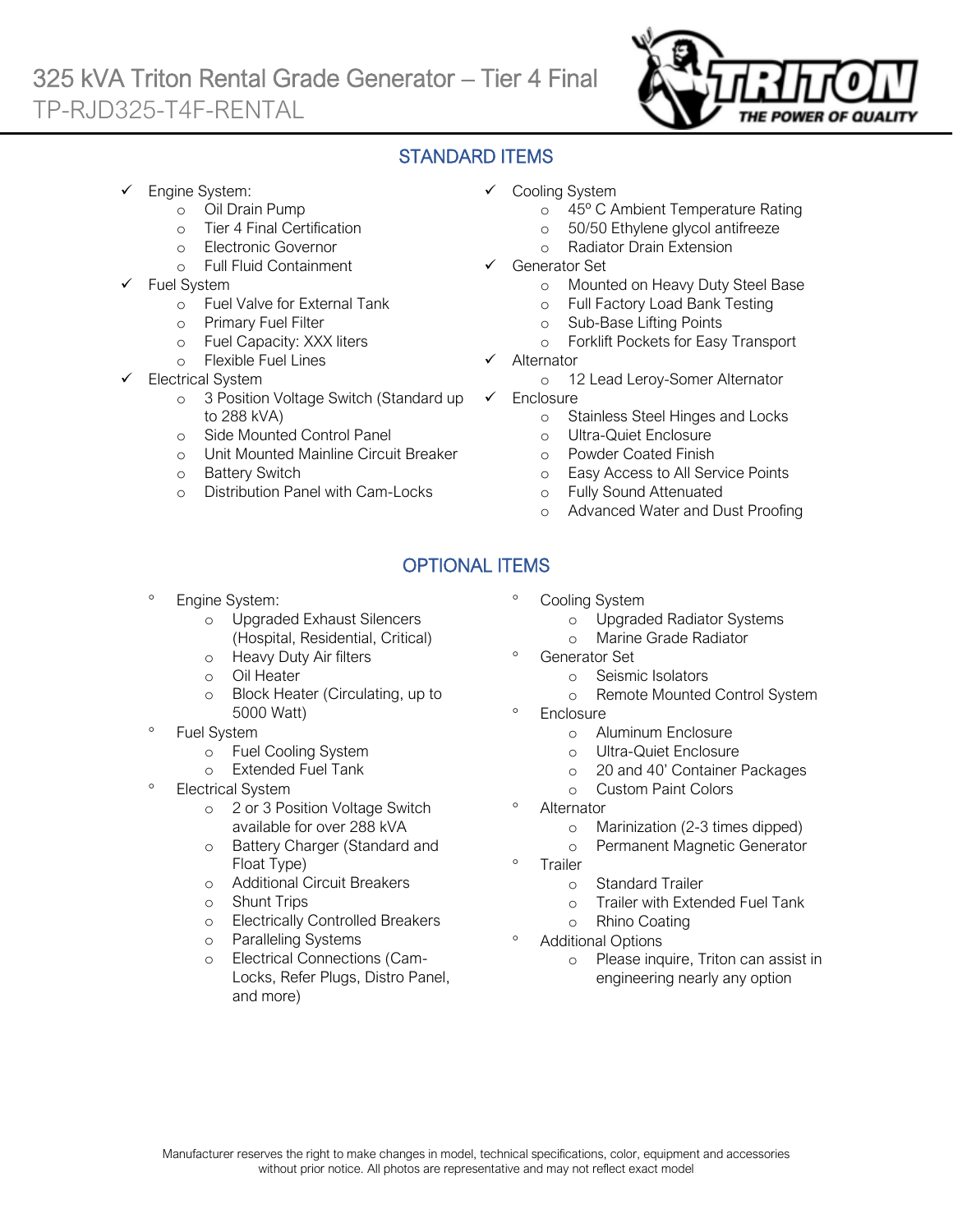# RENTAL PACKAGE

#### 3 POSITION VOLTAGE SELECTOR SWITCH

Our industrial grade voltage selector switches stand above competition. Equipped with high short circuit breaking capacity, mechanical interlock and an overcurrent protection device with the highest quality standards. All models come standard with a lockable design, that can be locked in any position to provide additional safety.

#### SYSTEM OUTPUT:

- Single Phase 120/240V
- Three Phase 120/208V
- Three Phase 277/480V

#### POWER DISTRIBUTION PANEL:

- <sup>o</sup> Individual Breaker Protection for sockets.
- Main Circuit Breaker.
- $\degree$  2 GFCI duplex receptacles (20A 125V), protects electrical
- <sup>o</sup> wiring and receptacles from overheating and possible fire.
- <sup>o</sup> 50A 125/250V twist-lock receptacles with Lexan covers
- <sup>o</sup> Full Set of Cam Locks, Quantity and Size based on Generator output.

## DEEP SEA CONTROL PANEL 7420

- The DSE7420 is an Auto Start Control Module and is also an Auto Mains (Utility) Failure Control Module.
- A sophisticated module monitoring an extensive number of engine parameters, the DSE7420 will annunciate warnings, shutdown and engine status information on the back-lit LCD screen, illuminated LED, remote PC, and audible alarms.
- <sup>o</sup> The module includes RS232, RS485 & Ethernet ports as well as dedicated terminals for system expansion.

The DSE7400 Series modules are compatible with electronic

- (CAN) and non-electronic (magnetic pickup/alternator sensing) engines and offer a comprehensive number of flexible inputs, outputs and extensive engine protections so the system can be easily adapted to your requirements.
- <sup>o</sup> The modules can be easily configured using the DSE Configuration Suite Software.